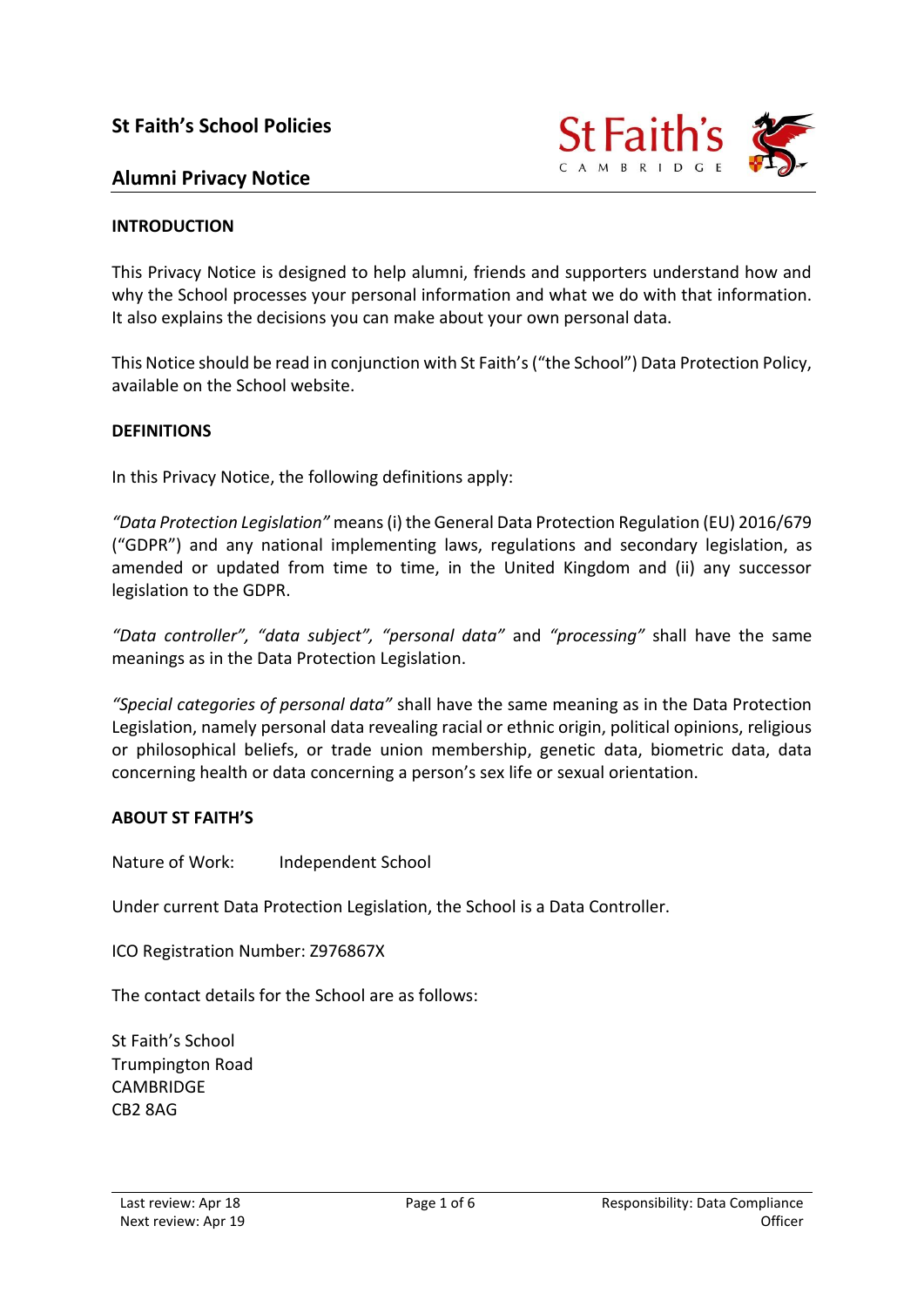### **RESPONSIBILITY FOR DATA PROTECTION**

The School has appointed Miss Amy Pearson, Operations Manager, as the School's Data Compliance Officer who will deal with all your requests and enquiries concerning the School's uses of your personal data and endeavour to ensure that all personal data is processed in compliance with this policy and current Data Protection Legislation.

The Data Compliance Officer can be contacted as follows:

Email: [GDPR@stfaiths.co.uk](mailto:GDPR@stfaiths.co.uk)

Telephone: 01223 229443

Address: St Faith's School, Trumpington Road, CAMBRIDGE CB2 8AG

#### **HOW DOES THE SCHOOL COLLECT ALUMNI DATA?**

The School collects most of its alumni personal data directly from alumni only.

Examples of how we collect your data are:

- Verbal or written information from you
- The Donation Form (online and paper form)
- Online Subscription Form
- Completing forms at the School Office
- From publicly available sources, such as Companies House, social media, the internet, publications and news articles

#### **WHAT PERSONAL DATA DOES THE SCHOOL HOLD?**

Examples of the types of personal data from alumni that the School processes include:

- Biographical information (your name, date of birth, dates spent as a pupil at the school)
- Contact details and communication preferences
- Your education history
- Your professional activities and employment
- Information you have publically shared on social media
- Notes from conversations that we have had with you
- Your donation history and payment details only where applicable
- Records of communications and interactions we have had with you
- Your profile and photograph, agreed with you prior to posting on our website
- Your attendance at School events.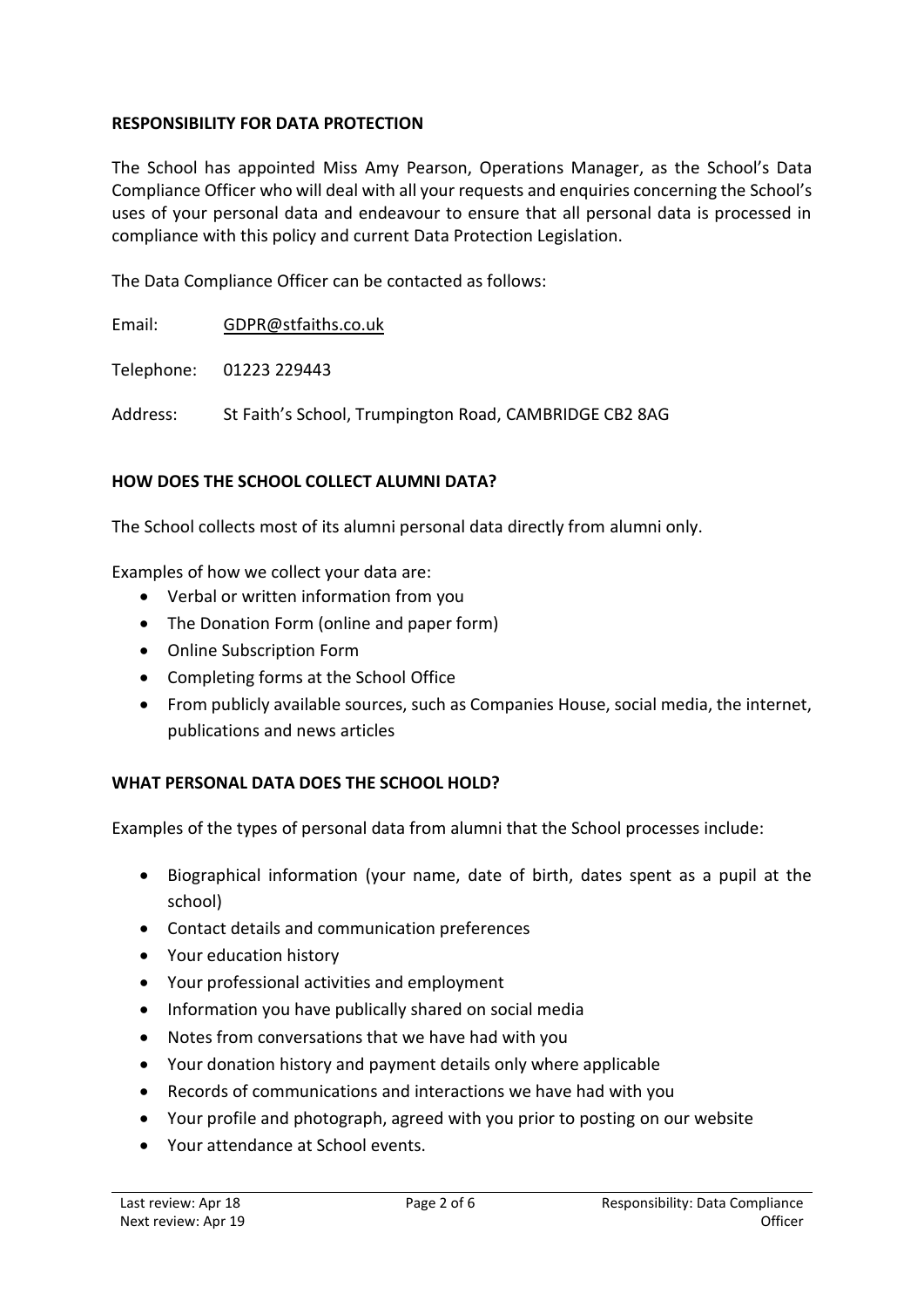## **WHY DOES THE SCHOOL COLLECT ALUMNI AND OTHER SUPPORTERS' PERSONAL DATA**

The Marketing department within St Faith's, may use your data for building and maintaining alumni relations, promoting events, sending news and updates, recruiting alumni volunteers and mentors, making fundraising appeals, and organising fundraising, networking, charitable and other School events.

### **OUR LEGAL GROUNDS FOR USING YOUR PERSONAL DATA**

We rely on the following legal bases for processing your personal data:

- Where it is necessary for the purposes of the School's **legitimate interests**, such as providing education, providing a safe and secure environment, advertising and improving the School, enabling us to enforce our rights, monitoring appropriate use of School IT and communications systems and facilitating the effective operation of the School.
- Where it is necessary in order to perform our obligations under a **contract** with you.
- Where it is necessary for compliance with a **legal obligation** to which the School is subject, such as reporting a concern to Children's Services, or disclosing your data to third parties such as the Police and Local Authority where we are legally obliged to do so.
- Where it is necessary in order to protect your or someone else's **vital interests**, for example in an extreme emergency.
- Where it is necessary for the performance of a task carried out in the **public interest**, for example safeguarding and promoting the welfare of children, facilitating the effective operation of the School and for providing education services.

Special categories of personal data need to be treated particularly sensitively and the School therefore has to further justify why it may need to use such data. Our lawful bases for processing these types of data, where applicable, are:

- Where you have given **explicit consent**;
- Where it is necessary to protect yours or someone else's **vital interests**;
- Where you have already made the data **manifestly public**;
- Where it is necessary for the purposes of a establishing or defending a **legal claim**;
- Where there is a **substantial public interest**;
- Where it is necessary for the **provision of health or social care** or treatment.

## **WHY DOES THE SCHOOL PROCESS ALUMNI PERSONAL DATA?**

The School needs to process third party personal data for a number of reasons, which include:

To provide educational, career and alumni services to pupils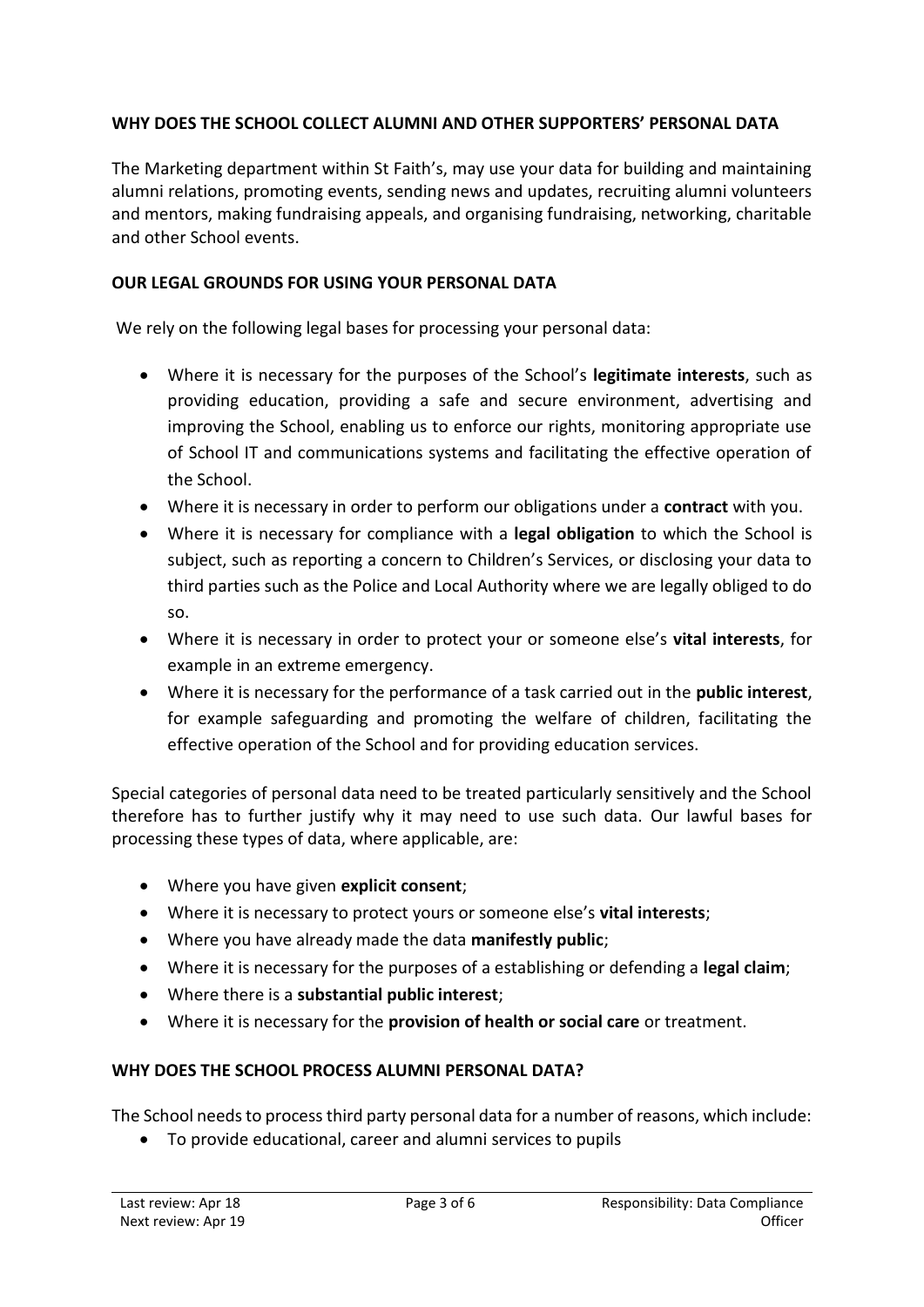- To keep interested parties notified about relevant matters relating to the School (such as sports fixtures, exam results, performances and events, guest speakers or other news)
- To market and promote the School and its facilities

## **CONSENT**

On some occasions the School may ask for your consent to use your personal data. You may take back this consent at any time. However, any use the School has made of your information before you withdraw your consent will still be valid.

Please note that there are some circumstances where the School will not be able to accept your withdrawal of consent and we may rely on another justification for processing your personal data. We will inform you if this is the case when responding to your withdrawal of consent.

## **WHO MIGHT YOUR PERSONAL DATA BE SHARED WITH?**

Usually, your personal data will remain within the School and only be used by the people who need to know the information. However, there are some instances where the School will need to share your personal data with other parties. These parties might include:

- The public may have access to your personal data where we share your information (such as name, previous school house) in publications on our website.
- Third party organisations which carry out contracts on behalf of the School (such as a venue holding a School event).
- The School's catering company if we provide food for you at an event and you have dietary requirements.
- The Old Fidelian Society

We will only share your information with other people or organisations when we have a good reason to do so and where the School is assured that your data will be kept securely. In exceptional circumstances, we may need to share it more widely than we would normally, and we will notify you if that is likely to be the case.

## **TRANSFERRING DATA OUTSIDE THE UK**

We may send your information to countries which do not have the same level of protection for personal information as there is in the UK. For example, we may communicate with you by email when you are overseas.

The European Commission has produced a list of countries which have adequate data protection rules and therefore do not need further safeguards in place.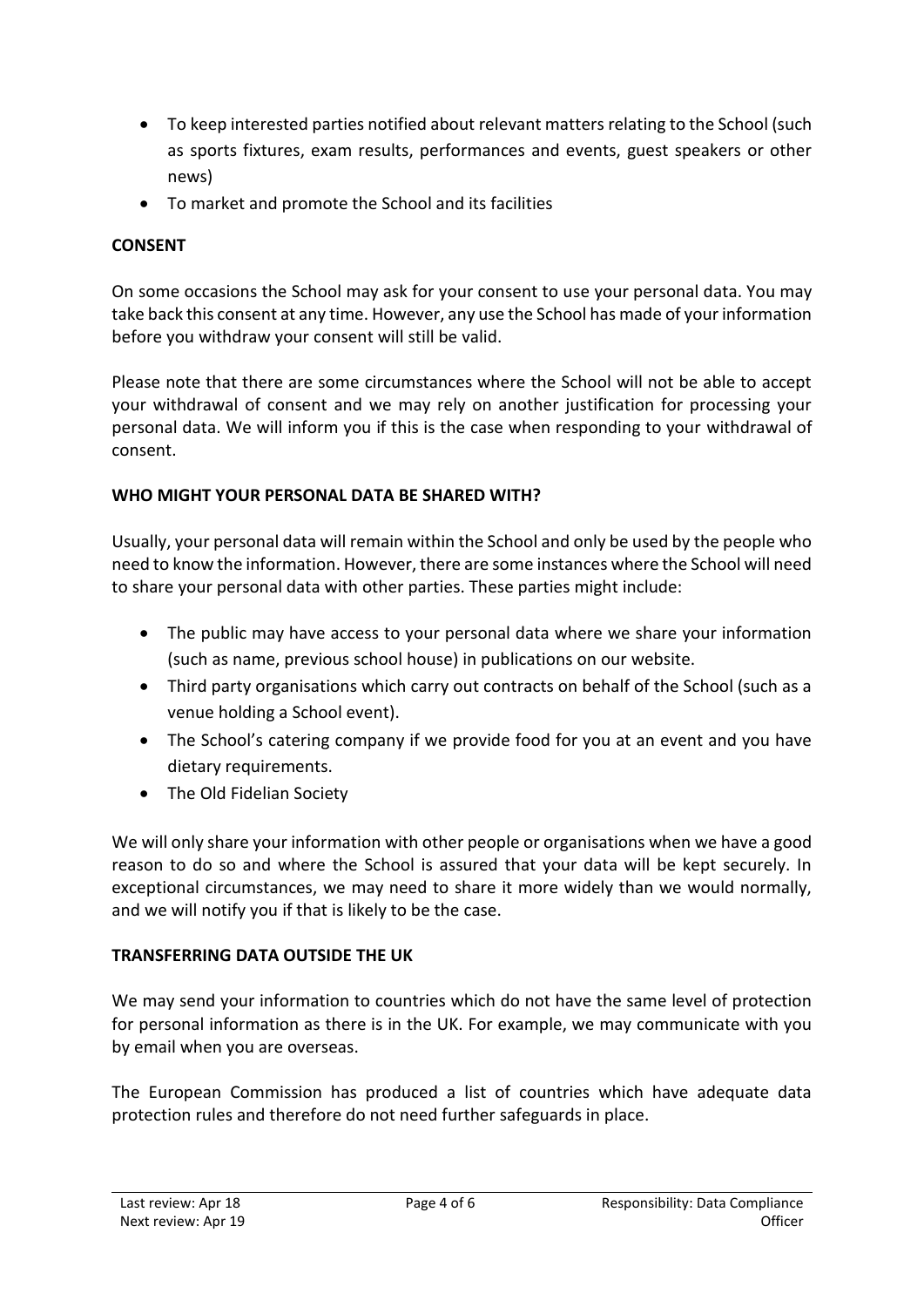The list is available here [https://ec.europa.eu/info/law/law-topic/data-protection/data](https://ec.europa.eu/info/law/law-topic/data-protection/data-transfers-outside-eu/adequacy-protection-personal-data-non-eu-countries_en#dataprotectionincountriesoutsidetheeu)[transfers-outside-eu/adequacy-protection-personal-data-non-eu](https://ec.europa.eu/info/law/law-topic/data-protection/data-transfers-outside-eu/adequacy-protection-personal-data-non-eu-countries_en#dataprotectionincountriesoutsidetheeu)[countries\\_en#dataprotectionincountriesoutsidetheeu.](https://ec.europa.eu/info/law/law-topic/data-protection/data-transfers-outside-eu/adequacy-protection-personal-data-non-eu-countries_en#dataprotectionincountriesoutsidetheeu)

If the country that we send your information to is not on the list, or is not a country within the European Economic Area (which means countries in the EU, Liechtenstein, Norway and Iceland), then it might not have the same level of protection for personal information as there is in the UK. If the School is aware of any data that it intends on sending to countries without adequate data protection, we will inform you.

If you have any questions in relation to the transferring of data to other countries please contact the School's Data Compliance Officer.

# **YOUR RIGHTS**

Individuals have a number of rights under Data Protection Legislation which you can exercise in certain circumstances. These include:

- $\bullet$  If the data we have on you is incorrect, you can ask us to correct it;
- You can ask us to delete the information we hold on you, for example when we no longer need the information;
- You can ask what information we hold about you and be provided with a copy. We will also give you extra information, such as why we use the information, where it came from and what types of people/organisations it has been sent to;
- You can ask the School to restrict the use of your information where it is inaccurate, unlawful, no longer needed or where you have exercised your right to object;
- You can ask the School to send you or another organisation certain types of information about you in a commonly used machine-readable format.

# **HOW LONG DOES THE SCHOOL PROTECT PERSONAL DATA AND ENSURE IT ACCURACY?**

The School takes the security of your personal data seriously. It has internal policies and controls in place to ensure that your personal data is not lost, accidentally destroyed, misused or disclosed, and is accessed only by those who need to know the information for the performance of their duties.

The School will endeavour to ensure that all personal data held in relation to an individual is as up to date and accurate. Individuals must please notify the School of any significant changes to information held about them.

## **HOW LONG DO WE KEEP PERSONAL DATA FOR?**

The School will keep your personal data for as long as it needs to according to the purpose for processing. Some information will be kept indefinitely, such as names and dates of attendance at the school.